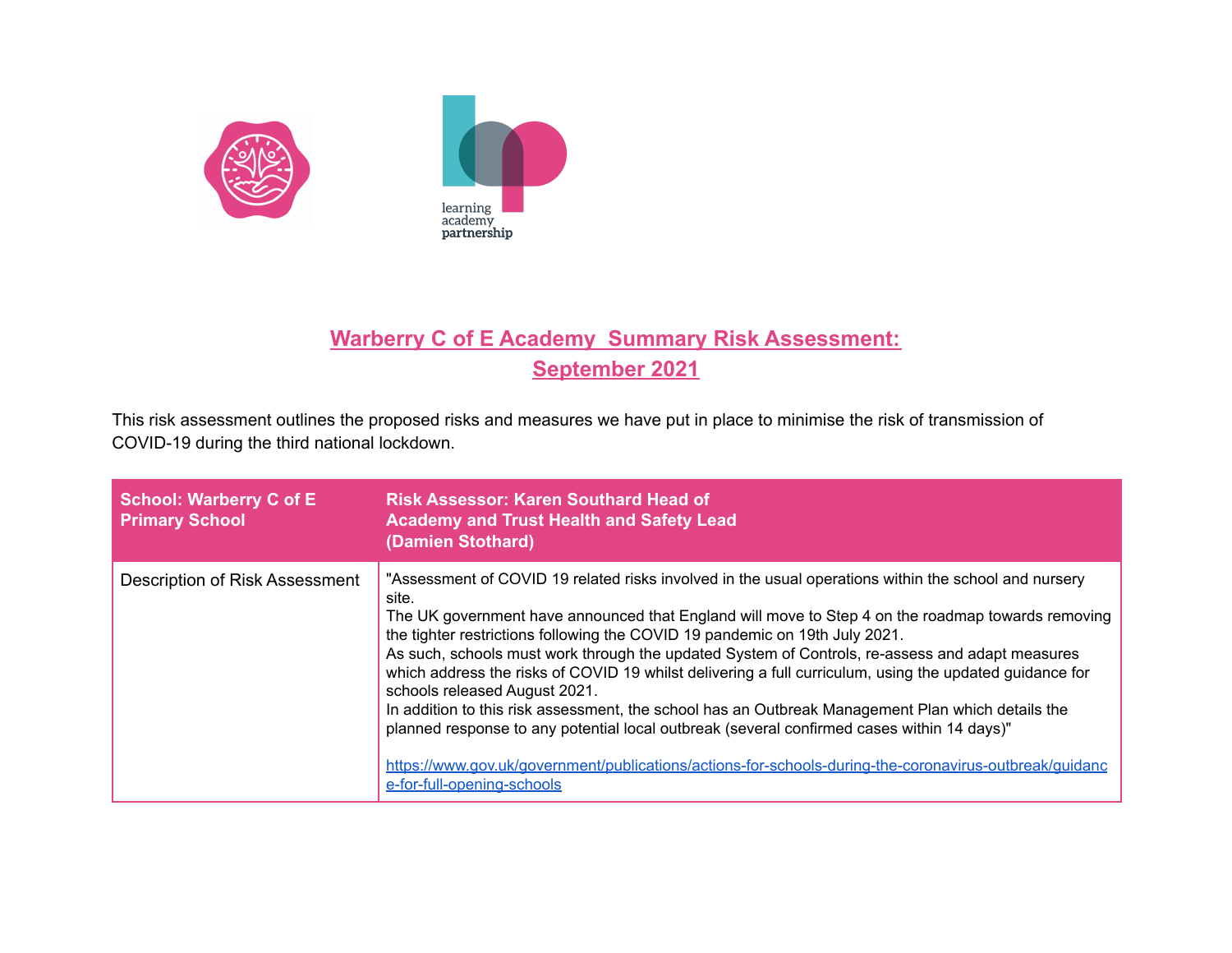|               | <b>Identified Risk</b>                                                                                                                                     | <b>Measures To Manage and Reduce Risk</b>                                                                                                                                                                                                                                                                                                                                                                                                                                                                                                | <b>Risk after</b><br>measures in<br>place | Who is<br><b>Responsible</b>                                                   |
|---------------|------------------------------------------------------------------------------------------------------------------------------------------------------------|------------------------------------------------------------------------------------------------------------------------------------------------------------------------------------------------------------------------------------------------------------------------------------------------------------------------------------------------------------------------------------------------------------------------------------------------------------------------------------------------------------------------------------------|-------------------------------------------|--------------------------------------------------------------------------------|
| $\mathbf{1}$  | Entrance and exit to the<br>school site causing large<br>groups of parents inside<br>school grounds and<br>compromising social<br>distancing requirements. | Staggered drop off and collection times (from 8:30 - 8.45 and<br>$\bullet$<br>$3.00 - 3.15$ )<br>Signage to explain entrances and exits.<br>$\bullet$<br>Multiple exit points for children to exit the academy.<br>$\bullet$<br>Staff members in the car park to support parents and children.<br>$\bullet$<br>The car park will be closed to vehicles at all times to enable a one-<br>$\bullet$<br>way system to occur.<br>Signage will indicate where parents and children should stand and<br>$\bullet$<br>queue (two metres apart). |                                           | Head<br>Senior<br>leaders<br>Academy<br>Staff<br>Crossing<br>patrol<br>Parents |
| $\mathcal{P}$ | Groups of people gather in<br>reception (parents, visitors,<br>deliveries) which risks<br>breaching social distancing<br>guidelines                        | Staggered drop off and collection times will reduce the number of<br>$\bullet$<br>people gathering at any point.<br>Parents should not gather at entrance gates, doors or enter the<br>$\bullet$<br>school site (unless they have a pre-arranged appointment).<br>Signage and markers will indicate where parents and visitors should<br>$\bullet$<br>stand in order to remain two metres apart.                                                                                                                                         |                                           | Head<br>Senior<br>leaders<br>Academy<br>staff<br>Parents                       |
| 3.            | Parents gathering at the<br>school gate not social<br>distancing.                                                                                          | A member of staff will be on duty on the gate to ensure that parents<br>$\bullet$<br>follow social distancing guidelines.<br>Staggered entry and exit times<br>$\bullet$<br>Parents will be encouraged to continue to wear face coverings when<br>$\bullet$<br>dropping off and collecting children.                                                                                                                                                                                                                                     |                                           | Head<br>Senior<br>leaders<br>Academy<br>staff<br>Parents                       |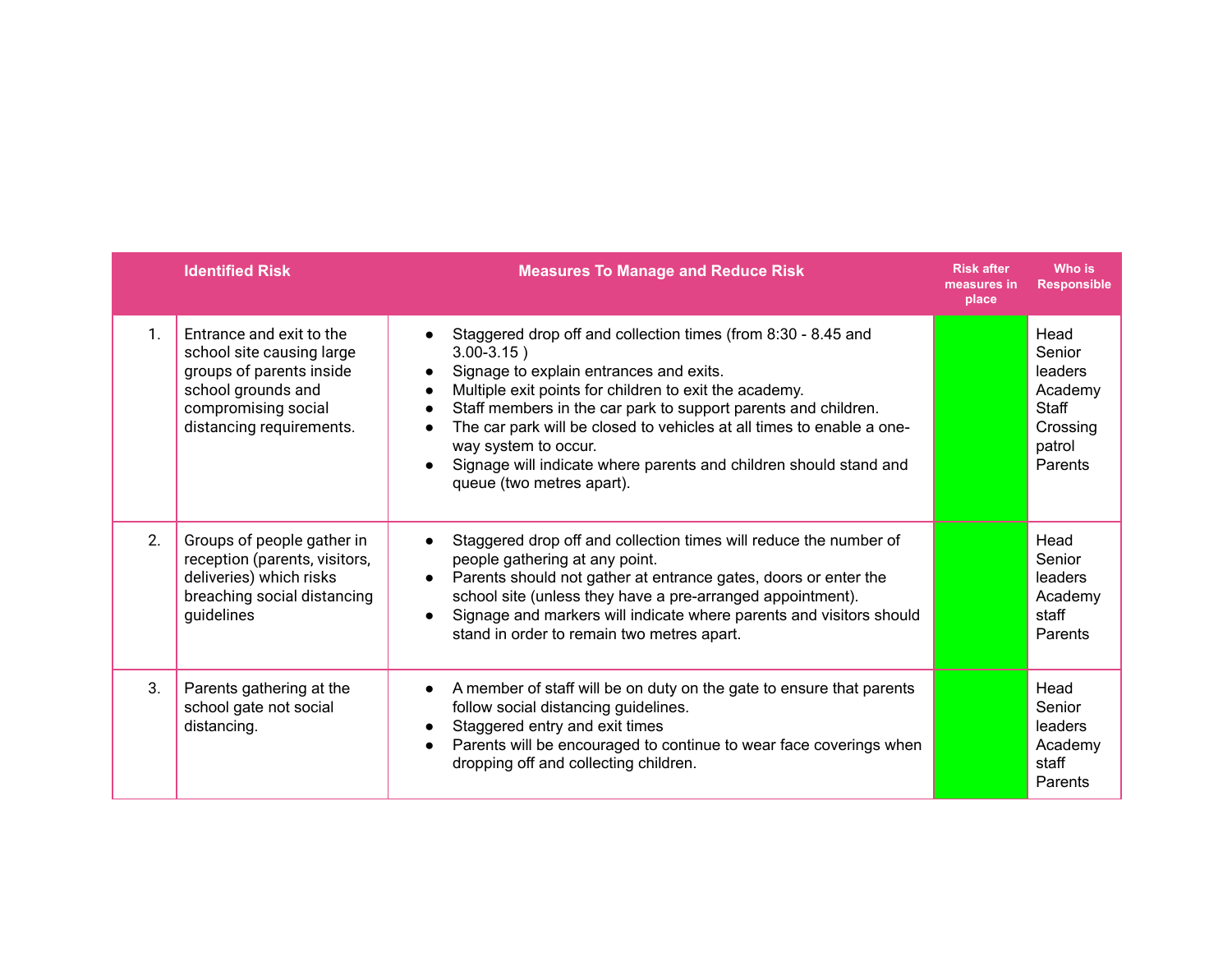| 4. | Increased numbers during<br>breaks compromising social<br>distancing.                                                                                            | Staggered break times on a rota basis which will be strictly adhered<br>to.                                                                                                                                                                                                                                                                                                                                                                                                                                                                                                                                                                                                                                                                                                                                                                                                                                                                            | All staff                                      |
|----|------------------------------------------------------------------------------------------------------------------------------------------------------------------|--------------------------------------------------------------------------------------------------------------------------------------------------------------------------------------------------------------------------------------------------------------------------------------------------------------------------------------------------------------------------------------------------------------------------------------------------------------------------------------------------------------------------------------------------------------------------------------------------------------------------------------------------------------------------------------------------------------------------------------------------------------------------------------------------------------------------------------------------------------------------------------------------------------------------------------------------------|------------------------------------------------|
| 5. | Increased numbers during<br>lunchtime, including food<br>service and consumption<br>compromising social<br>distancing and increasing<br>the risk of transmission | Staggered lunchtimes will continue.<br>$\bullet$<br>Lunches will be delivered to classrooms in Years 5-6 initially.<br>$\bullet$<br>For EYFS - Year 4, lunches will be served in the hall initially.<br>$\bullet$<br>All children will wash their hands before eating lunch.<br>$\bullet$                                                                                                                                                                                                                                                                                                                                                                                                                                                                                                                                                                                                                                                              | All staff                                      |
| 6. | Changes to building use<br>being safe for pupils &<br>staff-e.g. storage, one way<br>systems, floor tape                                                         | Temporary one-way system in place within some areas of the<br>school.<br>Signage to direct children and staff.<br>$\bullet$<br>Cedars toilet for Years 5 & 6 changed from unisex to same sex<br>Yr5&6 boys and Yr5 & 6 girls. Signage has been updated to reflect<br>this                                                                                                                                                                                                                                                                                                                                                                                                                                                                                                                                                                                                                                                                              | Head<br>Senior<br>leaders<br>Premises<br>staff |
| 7, | The configuration of<br>classrooms and teaching<br>spaces does not support<br>compliance with system of<br>controls                                              | Children will be organised into 'year group bubbles' and use their<br>$\bullet$<br>year group classrooms as their base with the exception of lunchtime<br>when double year groups will be in place for outside break.<br>Windows and doors will be propped open, where safe to do so,<br>$\bullet$<br>(bearing in mind fire safety, security, and safeguarding).<br>Where mechanical ventilation is present, recirculatory systems<br>$\bullet$<br>should be adjusted to full fresh air. If mechanical ventilation systems<br>cannot be adjusted to full fresh air these should be switched off.<br>Ventilation to chemical stores should remain operational.<br>In nursery and EYFS, teaching and outdoor spaces will be kept<br>apart from other bubbles. Where possible, the area will be screened.<br>Internal doors between the nursery and EYFS will be closed during<br>teaching time.<br>Classrooms will be utilised for RWInc where required. | All staff                                      |
| 8. | Social distancing guidance<br>is breached when pupils<br>circulate in corridors                                                                                  | Children will be encouraged to only use the bathroom during their<br>$\bullet$<br>break and lunchtimes which are staggered so that movement around<br>the school is kept to a minimum.<br>Staggered pick-up and drop-off points have been planned                                                                                                                                                                                                                                                                                                                                                                                                                                                                                                                                                                                                                                                                                                      | All staff                                      |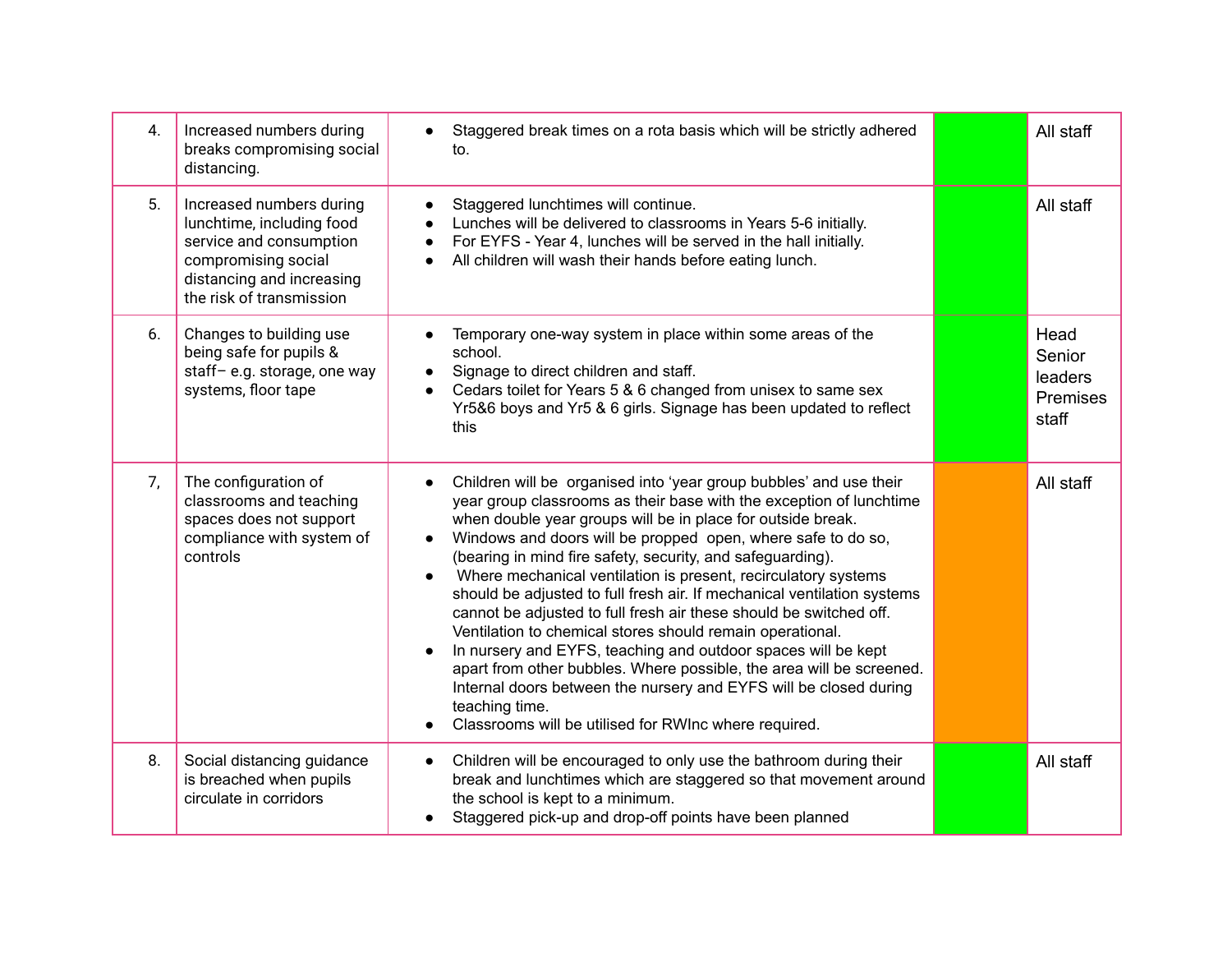| 9. | Staff rooms and offices not<br>able to comply with social<br>distancing and safe working<br>practice   | Staggered lunch and breaks for staff.<br>$\bullet$<br>Numbers of people reduced at one time on a rota in staff areas to<br>allow social distancing<br>There will be no unnecessary gatherings.<br>$\bullet$<br>The main academy office will be closed to all staff excluding<br>$\bullet$<br>administration staff.                                                                                                                                                                                                                                                                                                                                                           | All staff |
|----|--------------------------------------------------------------------------------------------------------|------------------------------------------------------------------------------------------------------------------------------------------------------------------------------------------------------------------------------------------------------------------------------------------------------------------------------------------------------------------------------------------------------------------------------------------------------------------------------------------------------------------------------------------------------------------------------------------------------------------------------------------------------------------------------|-----------|
| 10 | Ventilation to reduce spread                                                                           | Windows and doors will be propped open (where safe) to increase<br>$\bullet$<br>ventilation.                                                                                                                                                                                                                                                                                                                                                                                                                                                                                                                                                                                 | All staff |
| 11 | Risk of transmission from<br>staff when working between<br>bubbles                                     | Frequent hand washing and use of hand sanitiser<br>$\bullet$<br>Staff will maintain social distancing (where possible) and ensure<br>good respiratory hygiene.<br>Use of PPE when appropriate.<br>$\bullet$                                                                                                                                                                                                                                                                                                                                                                                                                                                                  | All staff |
| 12 | Risk of transmission from<br>staff working 1:1 and<br>small/close group working                        | Frequent hand washing and use of hand sanitiser<br>$\bullet$<br>Staff will maintain social distancing (where possible) and ensure<br>$\bullet$<br>good respiratory hygiene.<br>Use of PPE when appropriate.<br>$\bullet$                                                                                                                                                                                                                                                                                                                                                                                                                                                     | All staff |
| 13 | Classroom layout not<br>prepared and therefore<br>provides opportunities for<br>increased transmission | Children will remain forward facing in KS2 initially.<br>$\bullet$                                                                                                                                                                                                                                                                                                                                                                                                                                                                                                                                                                                                           | All staff |
| 14 | The mental health and<br>wellbeing of staff has been<br>adversely affected                             | Staff briefings and training have included content on wellbeing.<br>$\bullet$<br>Staff have been signposted to useful websites and resources.<br>$\bullet$<br>Discussion with staff about the current changes have been delivered<br>$\bullet$<br>(for example, safety measures, timetable changes and staggered<br>arrival and departure times)<br>The Department for Education is providing additional support for<br>$\bullet$<br>both pupil and staff wellbeing in the current situation. Information<br>about the extra mental health support for pupils and teachers is<br>available.<br>Full staff audit undertaken<br>Counselling service is available to all staff. | All staff |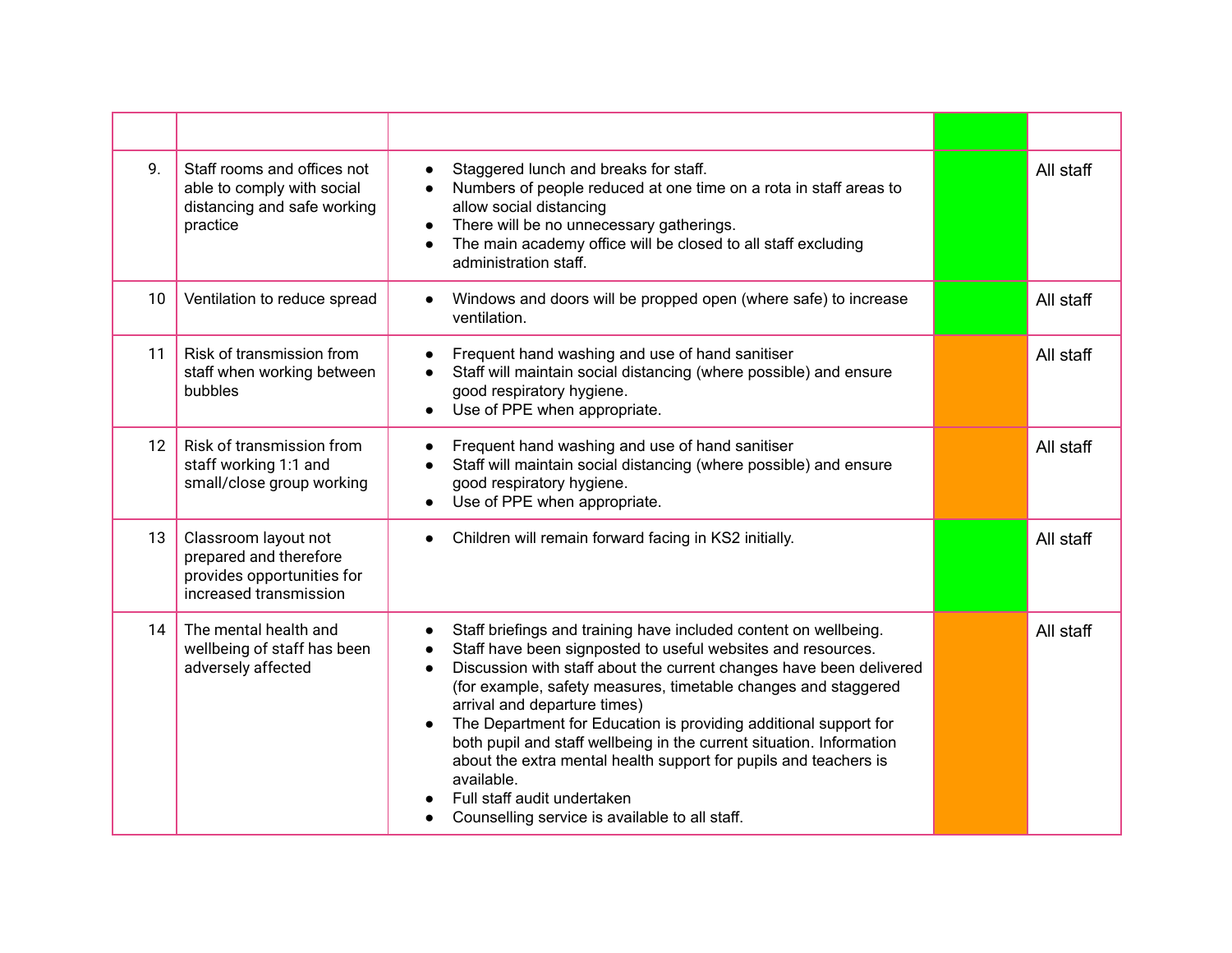| 15 | <b>Contaminated surfaces</b><br>spreading virus.                                             | Unnecessary and difficult to clean items from classrooms and other<br>learning environments have been removed where there is space to<br>store it elsewhere.<br>Regular cleaning especially high touch/traffic areas.<br>$\bullet$<br>Due to lack of storage, some difficult to clean items will remain in<br>$\bullet$<br>classrooms but will be taped off.<br>School staff will continue to promote and adopt the 'Catch it, Bin it,<br>$\bullet$<br>Kill it' approach, reminding all pupils to use tissues provided for<br>coughs and sneezes and place in a lidded bin then ensuring hands<br>are washed and surfaces are wiped. | All staff                                             |
|----|----------------------------------------------------------------------------------------------|--------------------------------------------------------------------------------------------------------------------------------------------------------------------------------------------------------------------------------------------------------------------------------------------------------------------------------------------------------------------------------------------------------------------------------------------------------------------------------------------------------------------------------------------------------------------------------------------------------------------------------------|-------------------------------------------------------|
| 16 | Using play equipment -<br>multiple use                                                       | Equipment will be frequently cleaned using the correct chemical<br>$\bullet$<br>between groups of children.                                                                                                                                                                                                                                                                                                                                                                                                                                                                                                                          | All staff                                             |
| 17 | Cleaning staff and hygiene<br>contractors capacity -<br>providing additional<br>requirements | The site supervisor will complete a thorough end of day cleaning of<br>each room/area being used alongside regular cleaning of areas<br>throughout the day.<br>Some staff have been redeployed to support cleaning routines<br>$\bullet$<br>throughout the school day.<br>Senior leaders will monitor the standard of cleaning throughout the<br>school day.                                                                                                                                                                                                                                                                         | Premises<br>staff<br>All staff                        |
| 18 | Children do not return to<br>school due to parental<br>concern                               | It is compulsory to return children to school (unless statutory reason<br>$\bullet$<br>applies)<br>Risk assessment will be shared<br>$\bullet$<br>Protective measures shared with parents and individual<br>$\bullet$<br>conversations where necessary.<br>Concerns shared with the attendance officer/class teacher so<br>$\bullet$<br>reassurance can be given.<br>If these strategies fail to encourage children to return, the usual<br>$\bullet$<br>attendance strategies will be used, including penalties for<br>non-attendance.                                                                                              | Parents<br>Attendance<br>Officer<br>Teaching<br>staff |
| 19 | Pupils will have fallen<br>behind in their learning                                          | At the beginning of term, gaps in learning will be assessed and<br>$\bullet$<br>planning adapted accordingly.                                                                                                                                                                                                                                                                                                                                                                                                                                                                                                                        | Teaching                                              |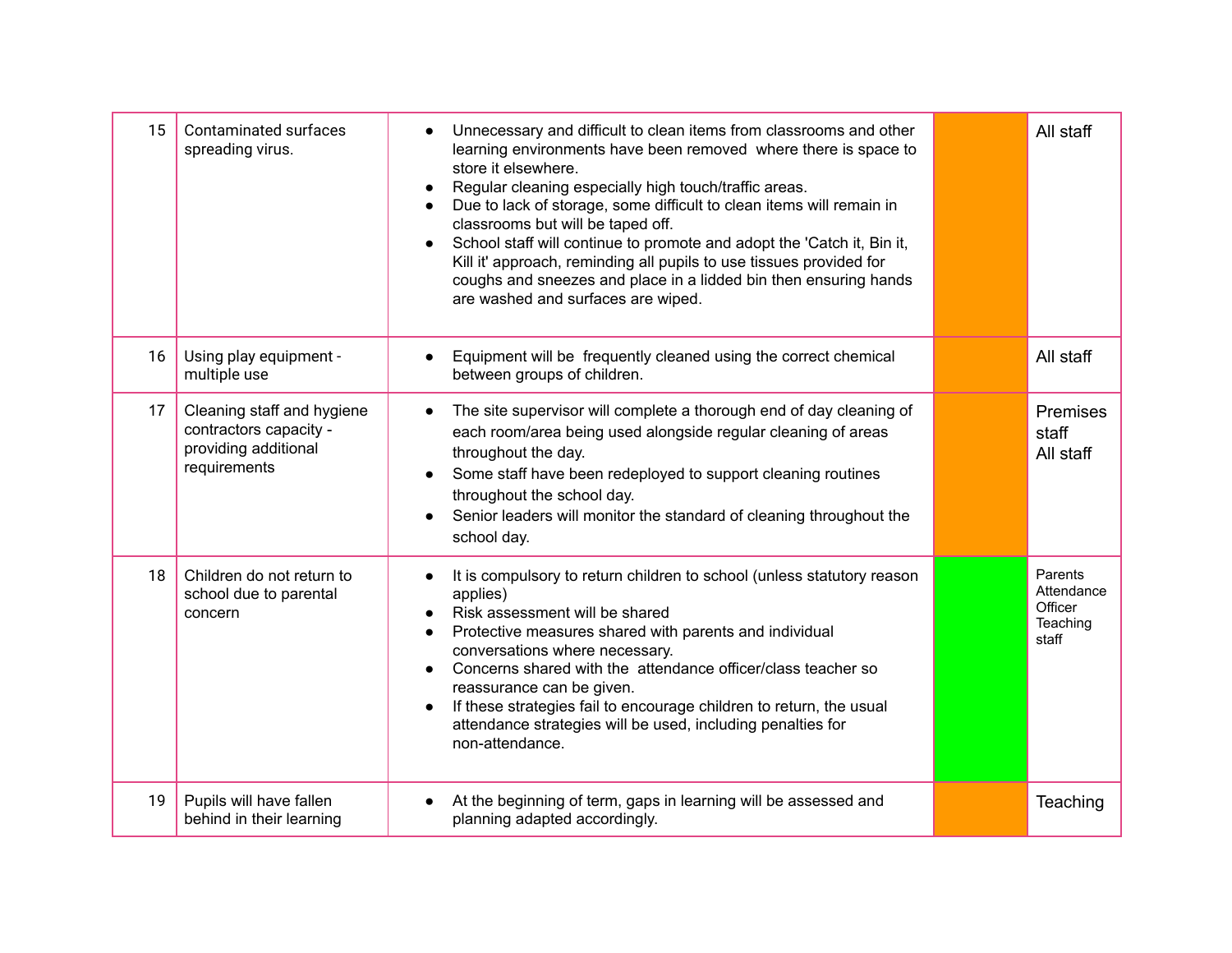|    | during school closures and<br>achievement gaps will have<br>widened        | In EYFS, the prime areas of learning are prioritised.<br>$\bullet$<br>In KS1 and KS2, gaps are prioritised along with essentials such as<br>phonics, reading, vocabulary, writing and maths<br>The curriculum will remain broad and ambitious for all children, with<br>$\bullet$<br>a range of subjects being taught following government guidelines<br>Teaching of music and singing require additional protective<br>$\bullet$<br>measures such as additional distancing and use of outdoors.<br>In Physical Education, outdoor activity should be prioritised,<br>$\bullet$<br>maximising distance, and following scrupulous cleaning.<br>Plans for intervention are in place for those pupils who have fallen<br>$\bullet$<br>behind in their learning. | staff                |
|----|----------------------------------------------------------------------------|--------------------------------------------------------------------------------------------------------------------------------------------------------------------------------------------------------------------------------------------------------------------------------------------------------------------------------------------------------------------------------------------------------------------------------------------------------------------------------------------------------------------------------------------------------------------------------------------------------------------------------------------------------------------------------------------------------------------------------------------------------------|----------------------|
| 20 | Sufficient handwashing<br>facilities for staff and pupils                  | Throughout the day, children will wash their hands multiple times<br>$\bullet$<br>using warm water and soap.<br>Hand sanitiser will also be based in all classrooms for use<br>$\bullet$<br>throughout the day.<br>Hand sanitiser will be used at drop off points on entry into the<br>school.                                                                                                                                                                                                                                                                                                                                                                                                                                                               | All staff<br>Parents |
| 21 | Pupils and staff forget to<br>wash their hands regularly<br>and frequently | Time for frequent hand cleaning is built into every part of the day, in<br>$\bullet$<br>line with the Government guidance.<br>Washing will be carried out;<br>$\bullet$<br>Before and after preparing, handling and eating food.<br>After using the toilet.<br>After exposure to any external activities and environments such as<br>playtimes<br>After coughing, sneezing and nose blowing.<br>After cleaning.<br>After dealing with any first aid/illness cases.                                                                                                                                                                                                                                                                                           | All staff<br>Parents |
| 22 | Sufficient supplies of soap<br>and cleaning products                       | There is a sufficient supply of all required hand sanitiser and<br>$\bullet$<br>cleaning products.                                                                                                                                                                                                                                                                                                                                                                                                                                                                                                                                                                                                                                                           | Premises<br>staff    |
| 23 | Toilets being overcrowded<br>risking hand washing and                      | Visiting the toilet will be on a 1 in 1 out basis.<br>Children will wash their hands thoroughly upon leaving the toilet.                                                                                                                                                                                                                                                                                                                                                                                                                                                                                                                                                                                                                                     | All staff            |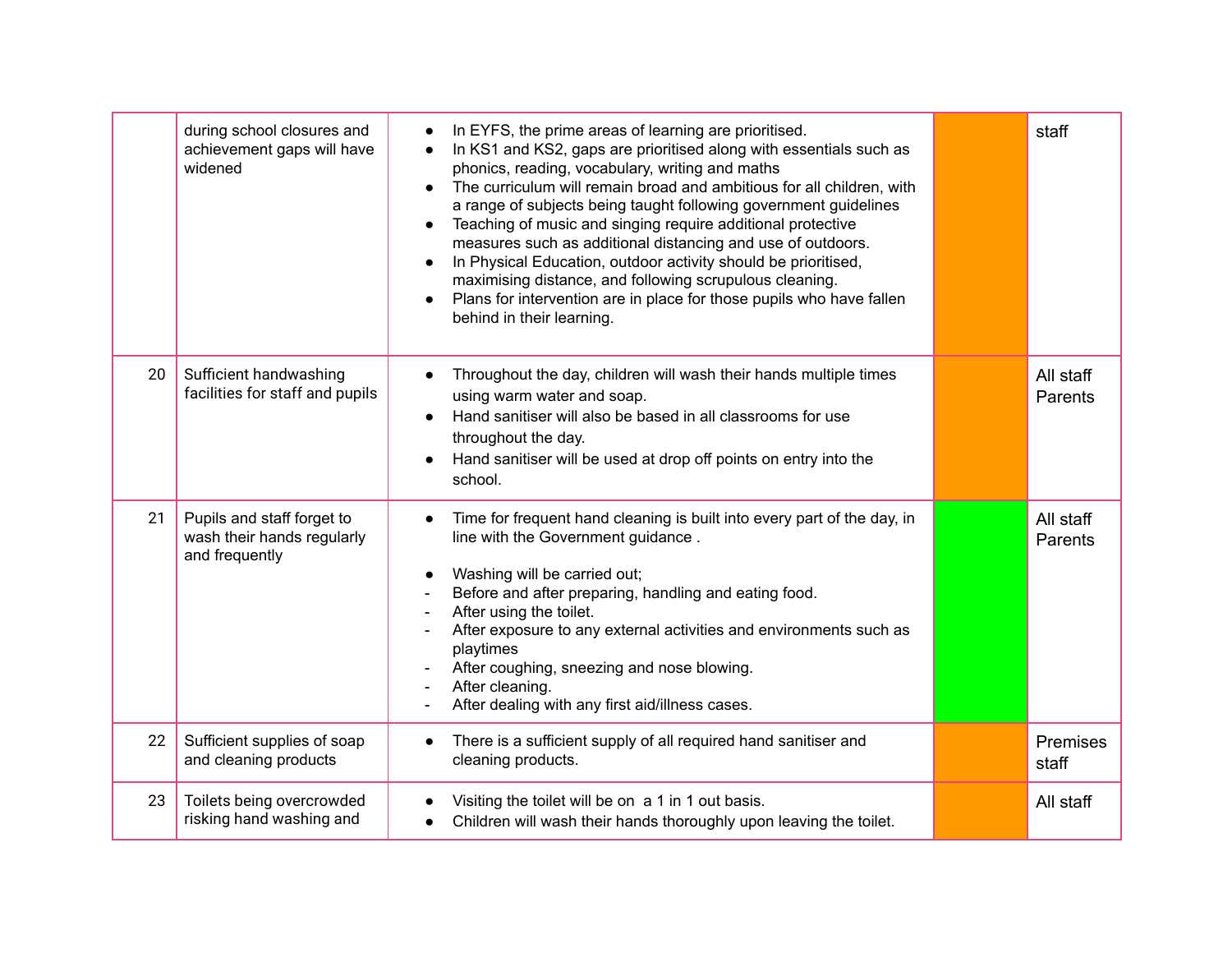|    | not compliant with social<br>distancing                                                                                                                  | Each year group bubbles have designated toilet/s to use except<br>Years 5 and 6 who have girl and boy toilets                                                                                                                                                                                                                                                                                                                                                                                                                                                                                                                                                                    |                      |
|----|----------------------------------------------------------------------------------------------------------------------------------------------------------|----------------------------------------------------------------------------------------------------------------------------------------------------------------------------------------------------------------------------------------------------------------------------------------------------------------------------------------------------------------------------------------------------------------------------------------------------------------------------------------------------------------------------------------------------------------------------------------------------------------------------------------------------------------------------------|----------------------|
| 24 | Children with SEND require<br>additional support following<br>school closures                                                                            | Support for individual children has been identified                                                                                                                                                                                                                                                                                                                                                                                                                                                                                                                                                                                                                              | All staff<br>Parents |
| 25 | Pupils' mental health has<br>been adversely affected<br>during the period that the<br>school has been closed and<br>by the COVID-19 crisis in<br>general | There are sufficient numbers of trained staff available to support<br>$\bullet$<br>pupils with mental health issues.<br>There is access to designated staff for all pupils who wish to talk to<br>$\bullet$<br>someone about wellbeing/mental health.<br>Wellbeing/mental health is discussed regularly in PSHE/virtual<br>$\bullet$<br>assemblies/pupil briefings (stories/toy characters are used for<br>younger pupils to help talk about feelings).<br>Additional pastoral and extra-curricular activities for targeted children                                                                                                                                             | All staff<br>Parents |
| 26 | Member of staff or Pupil<br>becoming unwell with<br>symptoms of COVID19                                                                                  | If a child becomes unwell with symptoms of coronavirus while in their<br>$\bullet$<br>setting and needs direct personal care until they can return home, a<br>face mask should be worn by the supervising adult if a distance of 2<br>metres cannot be maintained.<br>If contact with the child or young person is necessary, then gloves,<br>$\bullet$<br>an apron and a face mask should be worn by the supervising adult.<br>If a risk assessment determines that there is a risk of splashing to<br>the eyes, for example from coughing, spitting, or vomiting, then eye<br>protection should also be worn.<br>Parents will be contacted immediately to collect their child. | All staff<br>Parents |
| 27 | Staff or pupil testing<br>positive for COVID 19 after<br>being in school                                                                                 | When the child, young person or staff member tests negative, they<br>$\bullet$<br>can return to their setting and the fellow household members can<br>end their self-isolation.<br>Where the child or staff member tests positive, Track and Trace will<br>$\bullet$<br>inform parents if their child needs to isolate.<br>In addition, Warn and inform letters are to be drafted and issued out                                                                                                                                                                                                                                                                                 | All staff<br>Parents |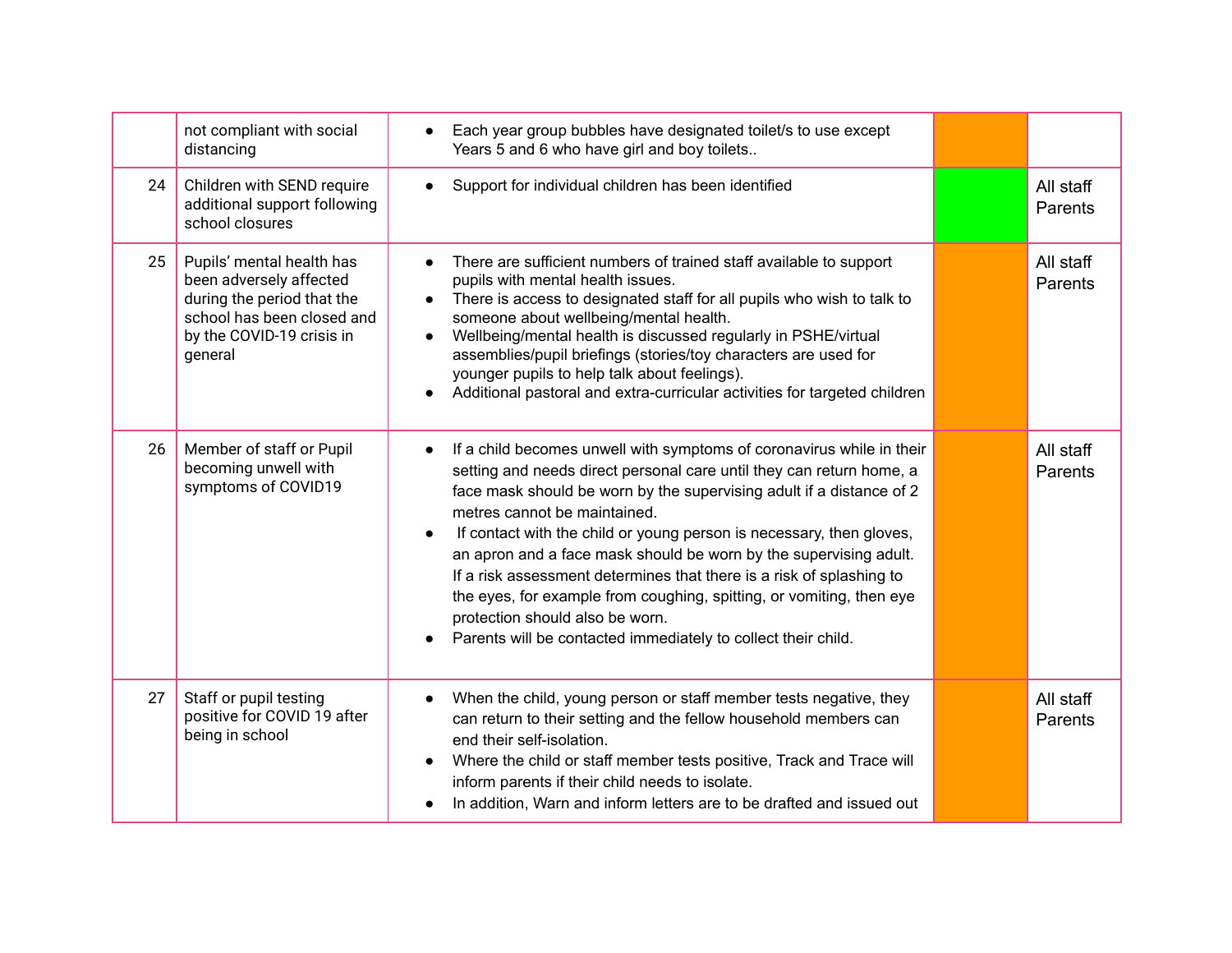|    |                                                                                                                                                                                             | to parents in light of any potential outbreak within school, as per the<br>updated guidance and Outbreak Management Plan.                                                                                                                                                                                                                                                                                                                                                                                                                                      |                      |
|----|---------------------------------------------------------------------------------------------------------------------------------------------------------------------------------------------|----------------------------------------------------------------------------------------------------------------------------------------------------------------------------------------------------------------------------------------------------------------------------------------------------------------------------------------------------------------------------------------------------------------------------------------------------------------------------------------------------------------------------------------------------------------|----------------------|
| 28 | Educational provision must<br>still be maintained for<br>children who are not able to<br>attend school because they<br>are self-isolating or are<br>unable to return for a valid<br>reason. | Google Classroom used to set work, share video clips of lessons<br>$\bullet$<br>and provide feedback on work immediately if a child is absent due to<br>self isolating. Contact will be made with home to discuss any<br>problems if a child is not completing the work.                                                                                                                                                                                                                                                                                       | All staff<br>Parents |
| 29 | Face to face CPD and cross<br>trust working increasing the<br>transmission of the virus.                                                                                                    | In school CPD will continue to take place, either socially distanced,<br>or online. Outside areas can also be utilised while weather and<br>seasons allow.<br>Cross trust meetings will take place online.                                                                                                                                                                                                                                                                                                                                                     | All staff            |
| 30 | Provision and use of PPE<br>for staff where required is<br>not in line with government<br>guidelines                                                                                        | Government guidance on wearing PPE is understood,<br>$\bullet$<br>communicated and sufficient PPE has been procured.<br>Adequate training / briefing on use and safe disposal<br>$\bullet$<br>Those staff required to wear PPE (e.g. SEND intimate care;<br>$\bullet$<br>supervising children with symptoms) have been instructed on how to<br>put on and how to remove PPE carefully to reduce contamination<br>and also how to dispose of them safely.<br>Staff are reminded that wearing of gloves is not a substitute for good<br>$\bullet$<br>handwashing | All staff            |
| 31 | Visitors: parents,<br>contractors and other staff<br>entering or working in the<br>building - school complying<br>with external requirements<br>for staff safety                            | Parents, carers or any visitors, such as suppliers, are not to enter<br>$\bullet$<br>the school if they are displaying any symptoms of coronavirus.<br>Only pre-arranged visits will be allowed on site.<br>A record of all visitors to the site will be kept.<br>$\bullet$<br>Parents will not be allowed on the school site unless to collect an<br>unwell child.                                                                                                                                                                                            | All staff<br>Parents |